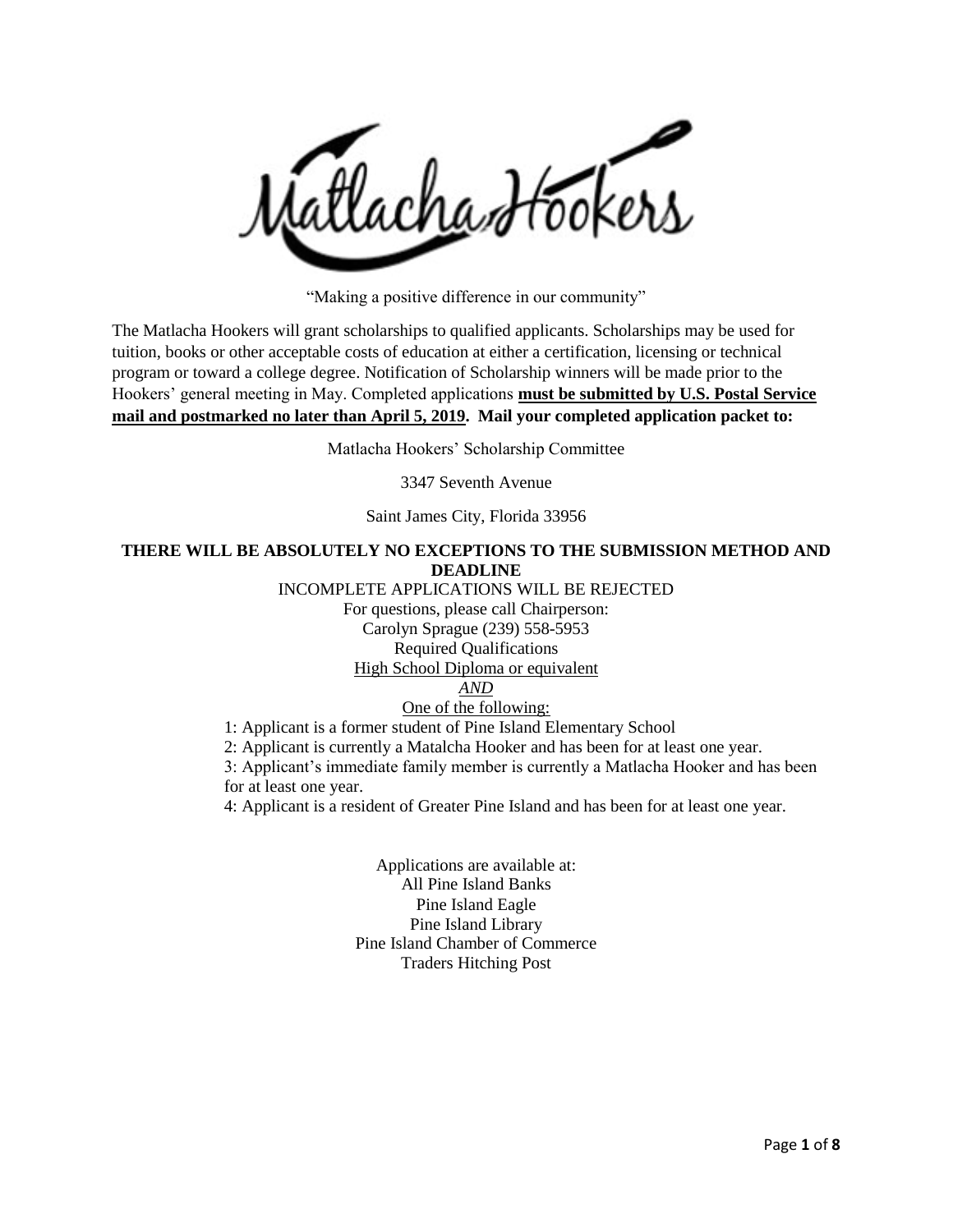## Please Read Carefully

Type or Print in ink. Answer all questions in full. (Answer "N/A" if not applicable) This application will be rejected if these instructions are not followed.

## **2019 Application Checklist**

A complete application packet will be postmarked by the submission deadline and include the following items:

- 1. Application pages 3 thru 5, an Application Essay (page 6), plus three letters of recommendation (see item #3 below for more details) (pages 7 and/or 8).
- 2. **A copy of your high school or current higher-education transcript, including attendance record (high school students only).**
- 3. Three Letters of recommendation. **Each letter must be dated 2019.**
	- a. *High school students*: 3 letters: two letters from teachers, and one letter from a guidance counselor, principal or a non-family member.
	- b. *Applicants NOT attending school or an institution of higher education*: 3 letters: If employed, submit one letter from your employer, and two letters from non-family members. If not employed, submit three letters from non-family members.
	- c. *Applicants attending an institution of higher education*: 3 letters: Two letters from an instructor or advisor from your current school and one letter from a non-family member.
	- d. *Applicants being home-schooled*: 3 letters: Three letters from non-family members, i.e. librarian, clergy or other community leader

### **Appropriate forms are included in this Application packet. Duplicate as necessary.**

## **All applications must be postmarked no later than April 5, 2019. There will be absolutely no exceptions to this rule.**

**2019 Scholarship Application – "Hooked on Education"**

## **APPLICANT INFORMATION**

#### **(PLEASE PRINT IN BLACK INK)**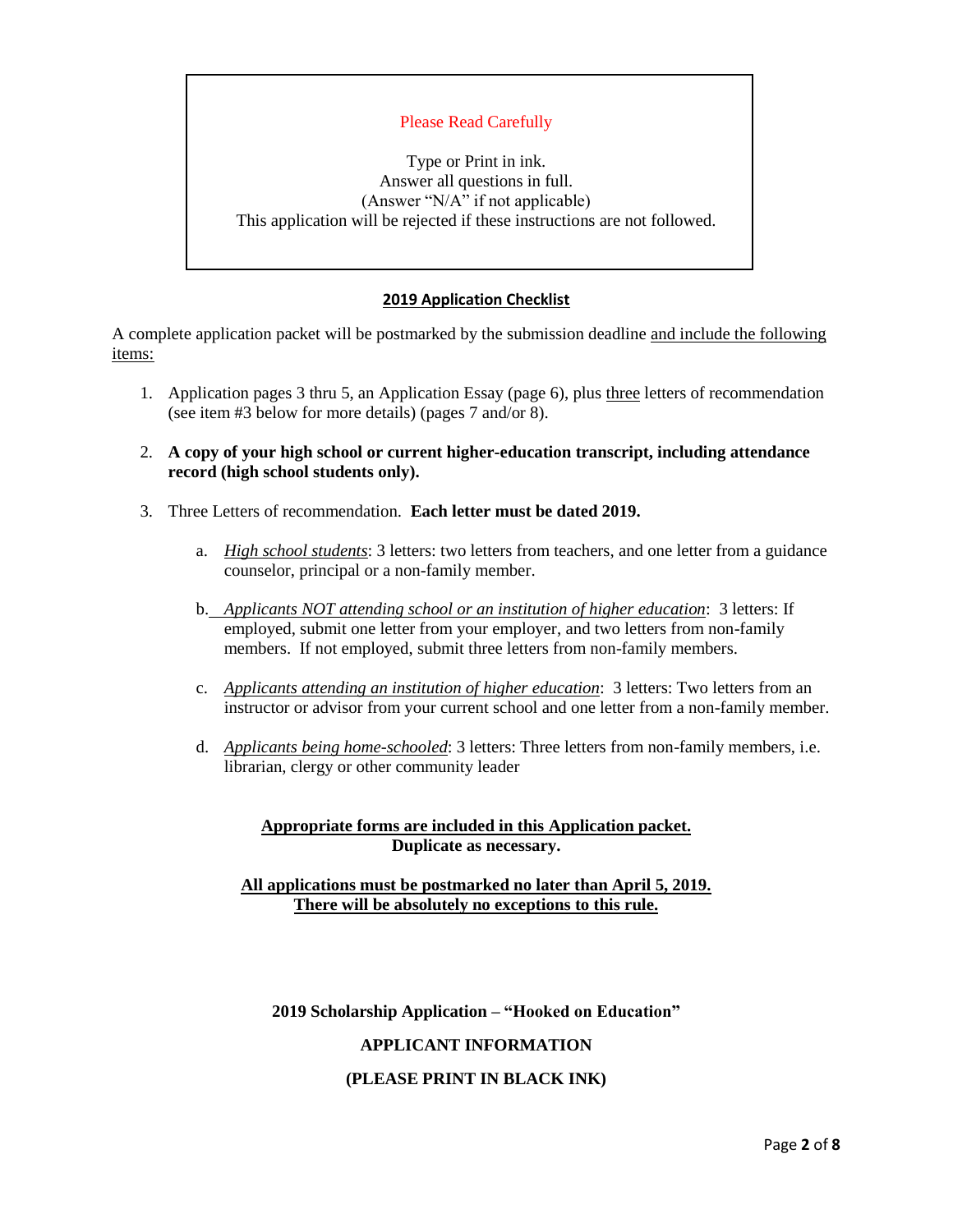| High School/GED graduation date: ____________ |                                                                                                                                                                                                     |              |
|-----------------------------------------------|-----------------------------------------------------------------------------------------------------------------------------------------------------------------------------------------------------|--------------|
|                                               |                                                                                                                                                                                                     |              |
|                                               | Full time Greater Pine Island resident for one year or more:                                                                                                                                        | $Yes$ No $N$ |
|                                               | Family member is a current Matlacha Hooker for one year or more: Yes ____                                                                                                                           |              |
|                                               |                                                                                                                                                                                                     |              |
|                                               | Former Pine Island Elementary student: Yes ____ No ____                                                                                                                                             |              |
| Circle grades attended: K, $1, 2, 3, 4, 5$    |                                                                                                                                                                                                     |              |
|                                               | I am a current Matlacha Hooker and have been for one year or more: Yes ____                                                                                                                         |              |
|                                               | List any extracurricular (high school or college-related) activities, clubs or employment in which you<br>participated, including length of time involved in each (use additional sheet if needed): |              |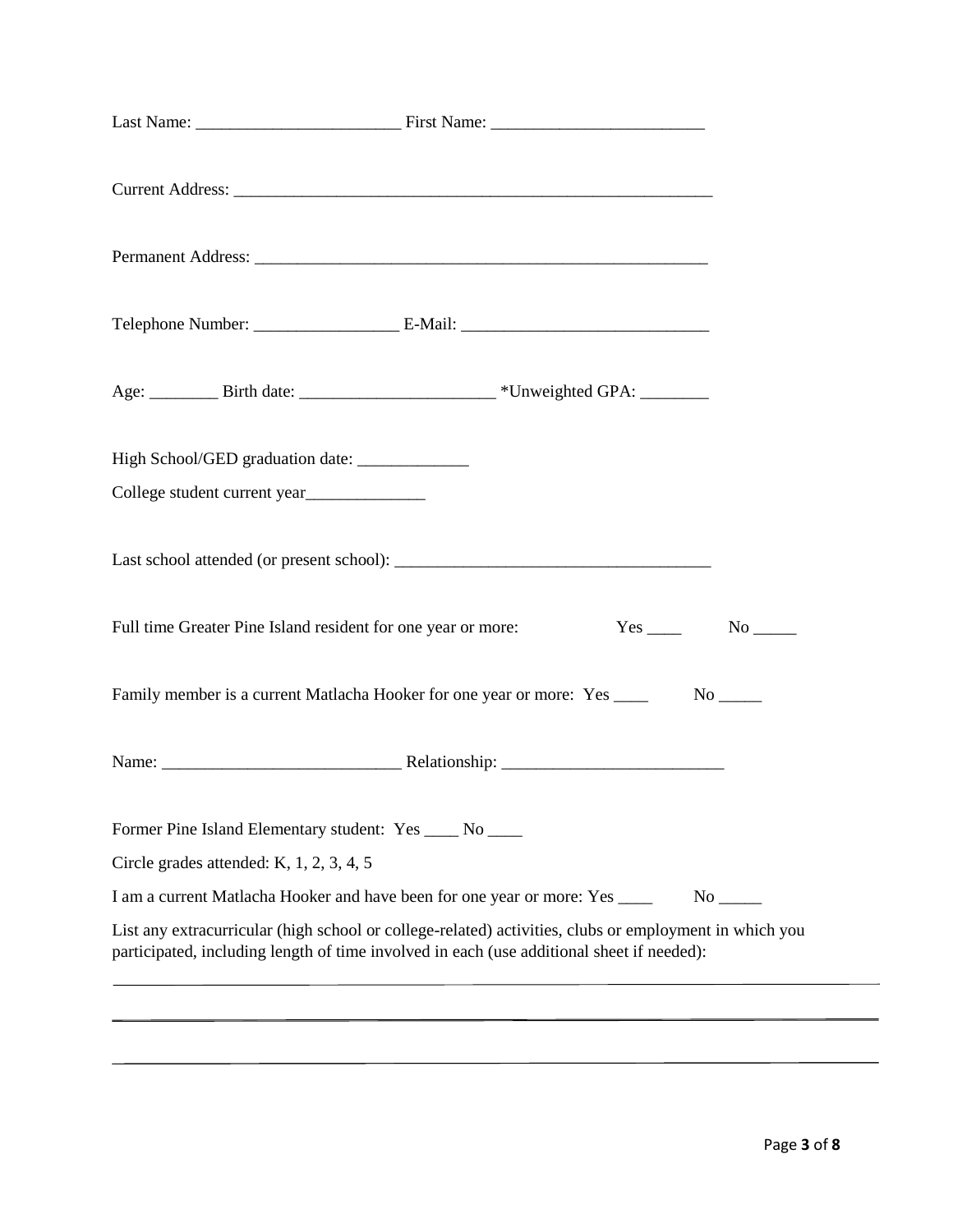| List any community involvement or organizations and the time involved in each (non-school related):     |  |  |  |  |
|---------------------------------------------------------------------------------------------------------|--|--|--|--|
|                                                                                                         |  |  |  |  |
| * High School Applicants                                                                                |  |  |  |  |
|                                                                                                         |  |  |  |  |
| List any degrees, certificates, non-financial awards earned by or awarded to applicant:                 |  |  |  |  |
|                                                                                                         |  |  |  |  |
|                                                                                                         |  |  |  |  |
| List any financial awards or scholarships received or expected to receive. Include those offered by the |  |  |  |  |
|                                                                                                         |  |  |  |  |
|                                                                                                         |  |  |  |  |
|                                                                                                         |  |  |  |  |
| I am on track to earn a Bright Futures Award. No ____ Yes____                                           |  |  |  |  |
| Indicate level: FAS____ FMS____ GSV____                                                                 |  |  |  |  |
| <b>EDUCATION GOALS</b>                                                                                  |  |  |  |  |
|                                                                                                         |  |  |  |  |
|                                                                                                         |  |  |  |  |
|                                                                                                         |  |  |  |  |
| Name(s) and location of school(s) that have accepted you:                                               |  |  |  |  |
|                                                                                                         |  |  |  |  |
|                                                                                                         |  |  |  |  |
| Name(s) and location of school(s) or institution(s) that you are waiting to hear from:                  |  |  |  |  |
| Planned curriculum or course of study:                                                                  |  |  |  |  |
|                                                                                                         |  |  |  |  |
| <b>HOUSING</b>                                                                                          |  |  |  |  |
| Do you live with your parents or legal guardian:                                                        |  |  |  |  |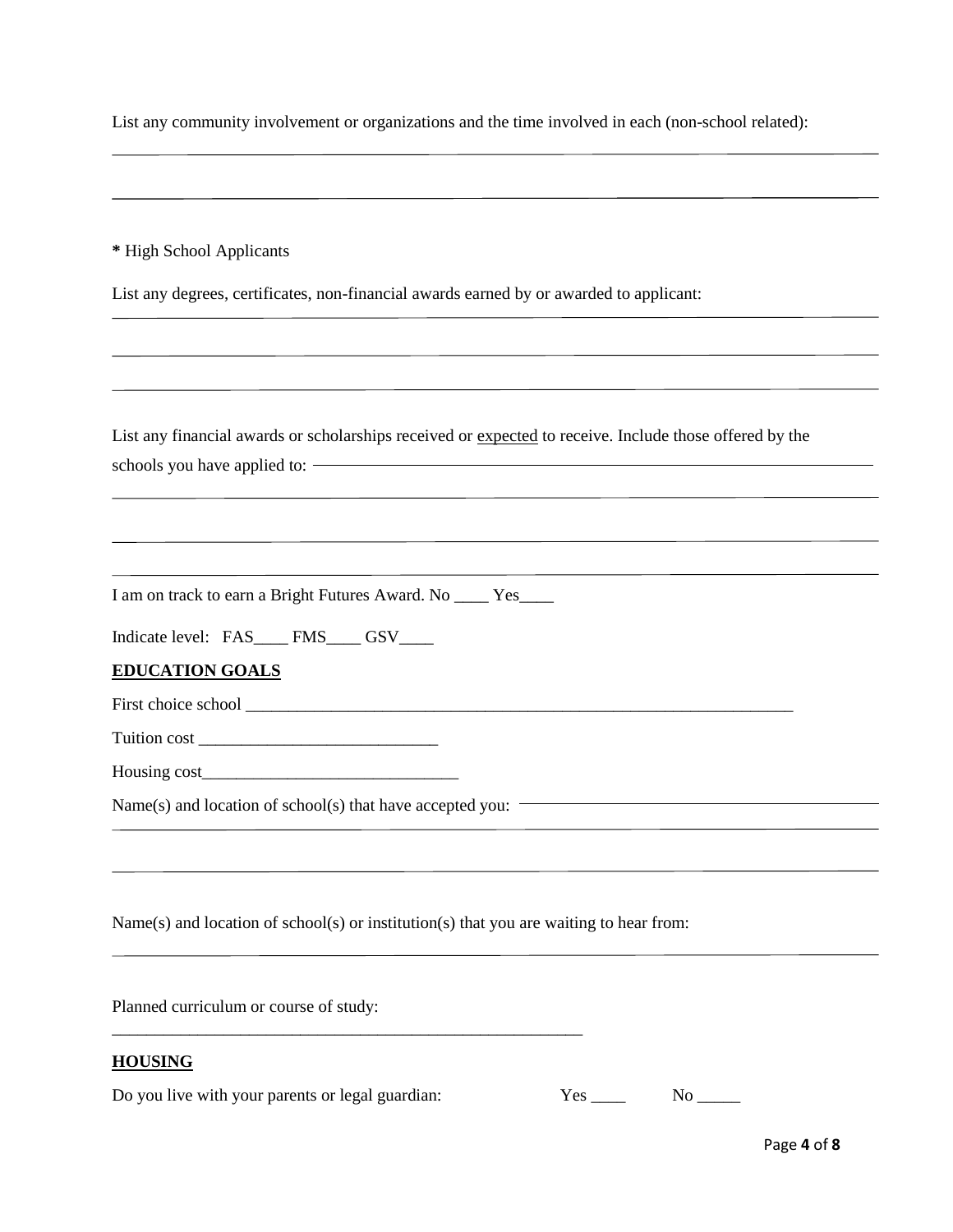(Most college housing student's legal residence is still at home)

If you **do live** with a parent/guardian, please complete the following parent/guardian information:

|                                                          | <b>FINANCIAL INFORMATION:</b>                                                     |                                                                                                                                                                                      |                                                                                                       |  |  |
|----------------------------------------------------------|-----------------------------------------------------------------------------------|--------------------------------------------------------------------------------------------------------------------------------------------------------------------------------------|-------------------------------------------------------------------------------------------------------|--|--|
|                                                          |                                                                                   |                                                                                                                                                                                      | Total annual household income, including governmental or any other assistance from family or friends: |  |  |
|                                                          | Number of household members this income supports: _______________________________ |                                                                                                                                                                                      |                                                                                                       |  |  |
|                                                          |                                                                                   |                                                                                                                                                                                      | Signature of Parent attesting to information above is to the best of my knowledge true and correct.   |  |  |
|                                                          |                                                                                   |                                                                                                                                                                                      |                                                                                                       |  |  |
|                                                          | If you <b>do not</b> live with a parent/guardian, please complete the following:  |                                                                                                                                                                                      |                                                                                                       |  |  |
|                                                          | (This does not include single college students unless emancipated)                |                                                                                                                                                                                      |                                                                                                       |  |  |
|                                                          |                                                                                   |                                                                                                                                                                                      | Total annual household income, including governmental or any other assistance from family or friends? |  |  |
|                                                          | Number of household members this income supports: _______________________________ |                                                                                                                                                                                      |                                                                                                       |  |  |
|                                                          |                                                                                   |                                                                                                                                                                                      | I hereby attest that the information provided herein is to the best of my knowledge true and correct. |  |  |
|                                                          | <b>Signature of Applicant:</b>                                                    |                                                                                                                                                                                      | Date:                                                                                                 |  |  |
| <b>Applicant Checklist</b>                               |                                                                                   |                                                                                                                                                                                      |                                                                                                       |  |  |
| I have attached:<br>$\Box$<br>$\Box$<br>$\Box$<br>$\Box$ | My application essay (page 6)                                                     | A copy of H.S. or current higher education transcript<br>A completed application with all appropriate signatures (pages $3 - 5$ )<br>3 letters of recommendations (pages 7 and/or 8) |                                                                                                       |  |  |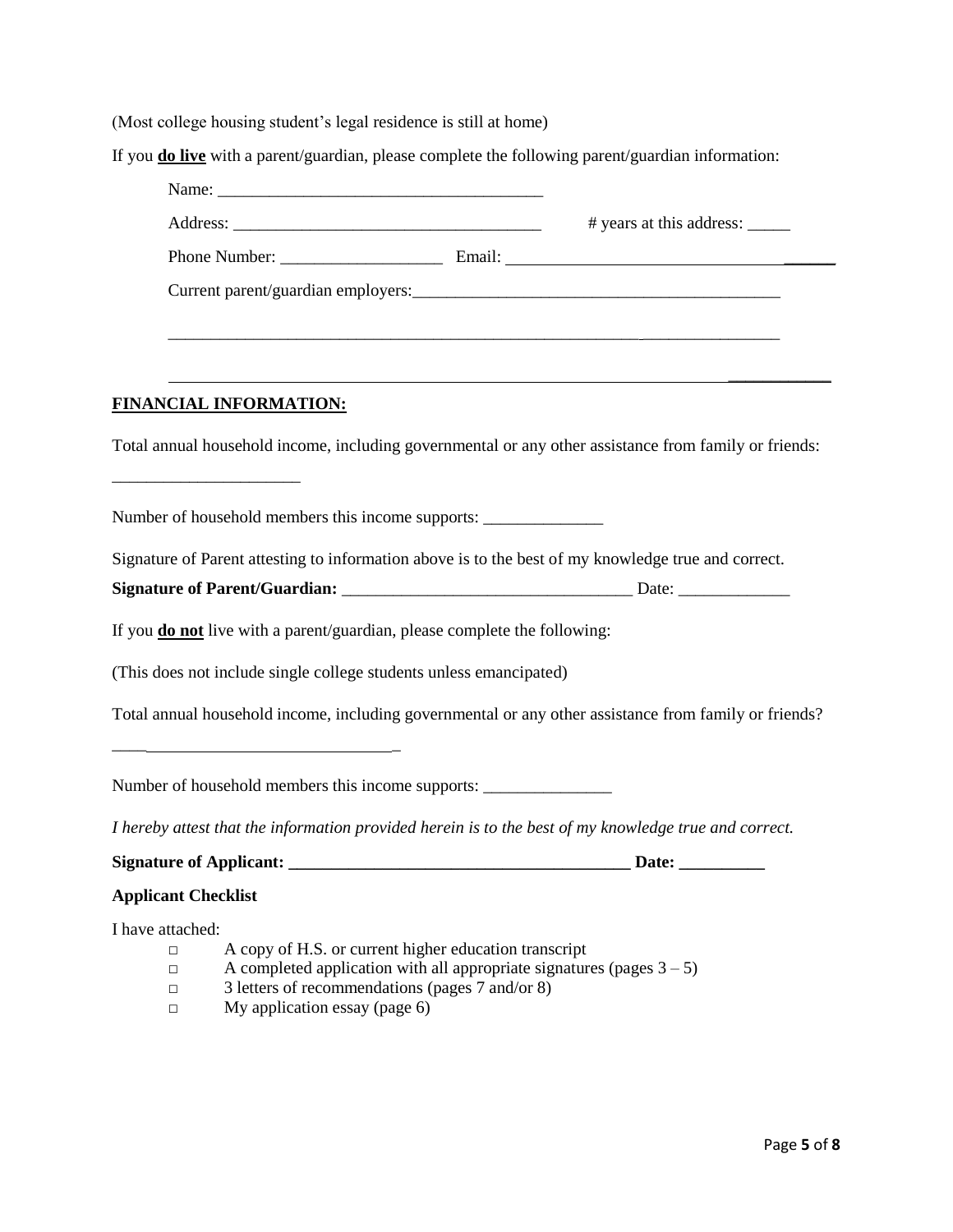# **2019 Application Essay**

Write an essay of your background, career and academic goals and why you should receive this scholarship. You must personally compose and write this essay. This essay must be either typewritten or printed in ink.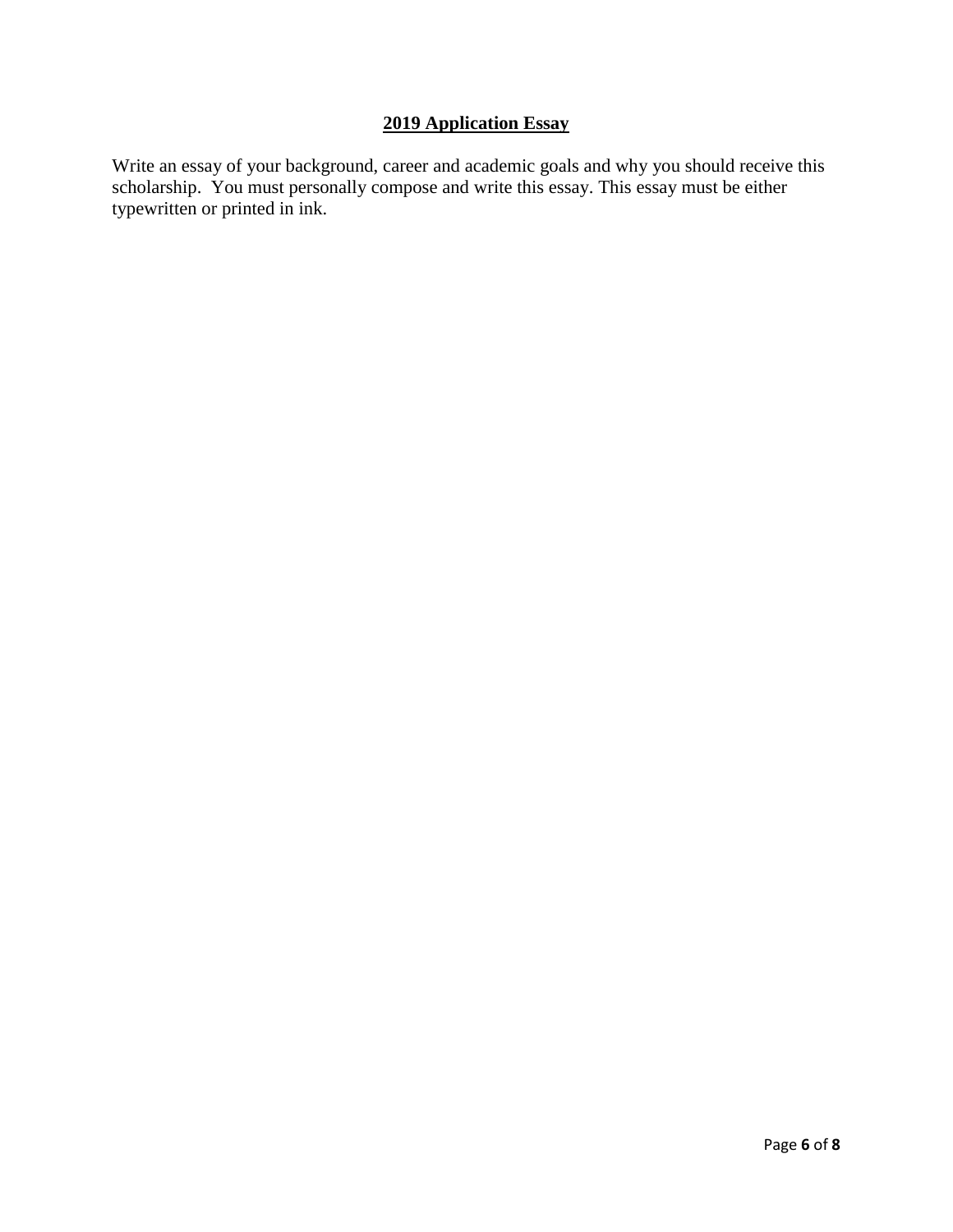### **2019 General Letter of Recommendation**

(Please make additional copies as necessary)

Name of Applicant: \_\_\_\_\_\_\_\_\_\_\_\_\_\_\_\_\_\_\_\_\_\_\_\_\_\_\_\_\_\_\_\_ How long have you known this applicant? :

**Please describe the applicant's qualities and abilities that make him/her an outstanding candidate and why you believe this applicant should receive a Matlacha Hookers' Scholarship. Please type or use ink.**

| Name:      | Phone Number: |
|------------|---------------|
| Address:   | City/State:   |
| Signature: | Date:         |

This form is to be **returned to the applicant**. The applicant must then submit this form together with the application to the Scholarship Committee before the firm postmark deadline of April 5, 2019. Thank you for providing this information to the applicant sufficiently in advance of the submittal deadline.

The Matlacha Hookers' Scholarship Committee